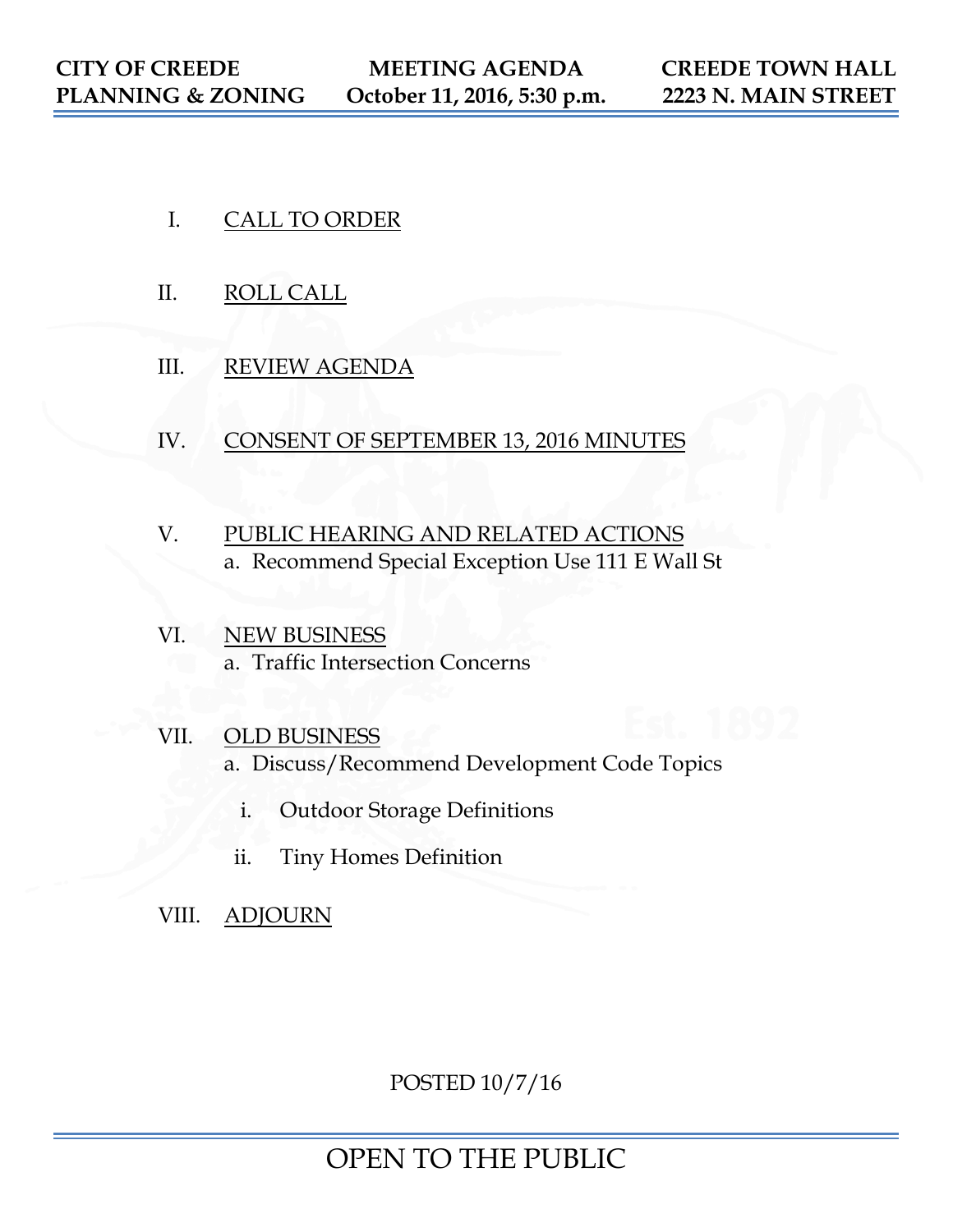# **PLANNING & ZONING COMMISSION CITY OF CREEDE, COLORADO – A TOWN October 11, 2016**

#### REGULAR MEETING

The Planning and Zoning Commission of the City of Creede – a Town, County of Mineral, State of Colorado, met in the Creede Town Hall at the hour of 5:33 p.m. There being present at the call of the roll the following persons:

COMMISSIONERS PRESENT: Lauri Jordan, Ed Vita, Frank Freer, Jeffrey Larson

Commission Chair Jordan, presiding, declared a quorum present: Those members of staff also present were as follows: Clyde Dooley, Town Manager

Randi Snead, Town Clerk

# AGENDA

Commissioner Vita moved and Commissioner Larson seconded to approve the agenda as presented. The vote was unanimous. Commission Chair Jordan declared the motion carried.

# CONSENT OF SEPTEMBER 13, 2016 MINUTES

A correction was made to the September 13, 2016 minutes. Commissioner Freer moved and Commissioner Larson seconded to approve the September 13, 2016 minutes as amended. There were three yes votes and one abstention (Jordan). Commission Chair Jordan declared the motion carried.

# PUBLIC HEARING AND RELATED ACTIONS

RECOMMEND SPECIAL EXCEPTION USE 111 E WALL ST

Commission Chair Jordan opened the public hearing. Mineral County Assessor Libby Lamb was present to provide clarification on property tax issues regarding tiny homes and homes without a foundation. Ginger Alexander expressed that she was only in favor of tiny homes if they had a foundation and were connected to city water and sewer utilities. Jenny Inge spoke in favor of developing tiny home regulation since it is a big trend that Creede could possibly benefit from welcoming. The special exception use was discussed at length by the Planning & Zoning Commission. Commission Chair Jordan Commissioner Larson moved and Commissioner Vita seconded to recommend that the Board of Trustees approve the Special Exception Use at 111 E. Wall Street with a compliance agreement that requires the home be connected to city water and sewer and be removed from the property by May 1, 2017. There were three yes votes and one no vote (Freer). Commission Chair Jordan declared the motion carried.

#### NEW BUSINESS

# TRAFFIC INTERSECTION CONCERNS

Commissioner Vita relayed several concerns with traffic on Highway 149. Several were deemed to be outside of city limits and therefore not the purview of the Planning and Zoning Commission. Commissioner Vita moved to recommend that the Board of Trustees paint a stop sign on the pavement at the intersection of La Garita Street and Highway 149. The motion died for lack of a second.

# DISCUSS/RECOMMEND DEVELOPMENT CODE TOPICS

# OUTDOOR STORAGE DEFINITIONS

Outdoor Storage in the Development Code and the Creede Municipal Code were discussed at length. Commissioner Jordan moved and Commissioner Larson moved to recommend that the Board of Trustees strike outdoor storage references from the Creede Development Code as presented. The vote was unanimous. Commission Chair Jordan declared the motion carried.